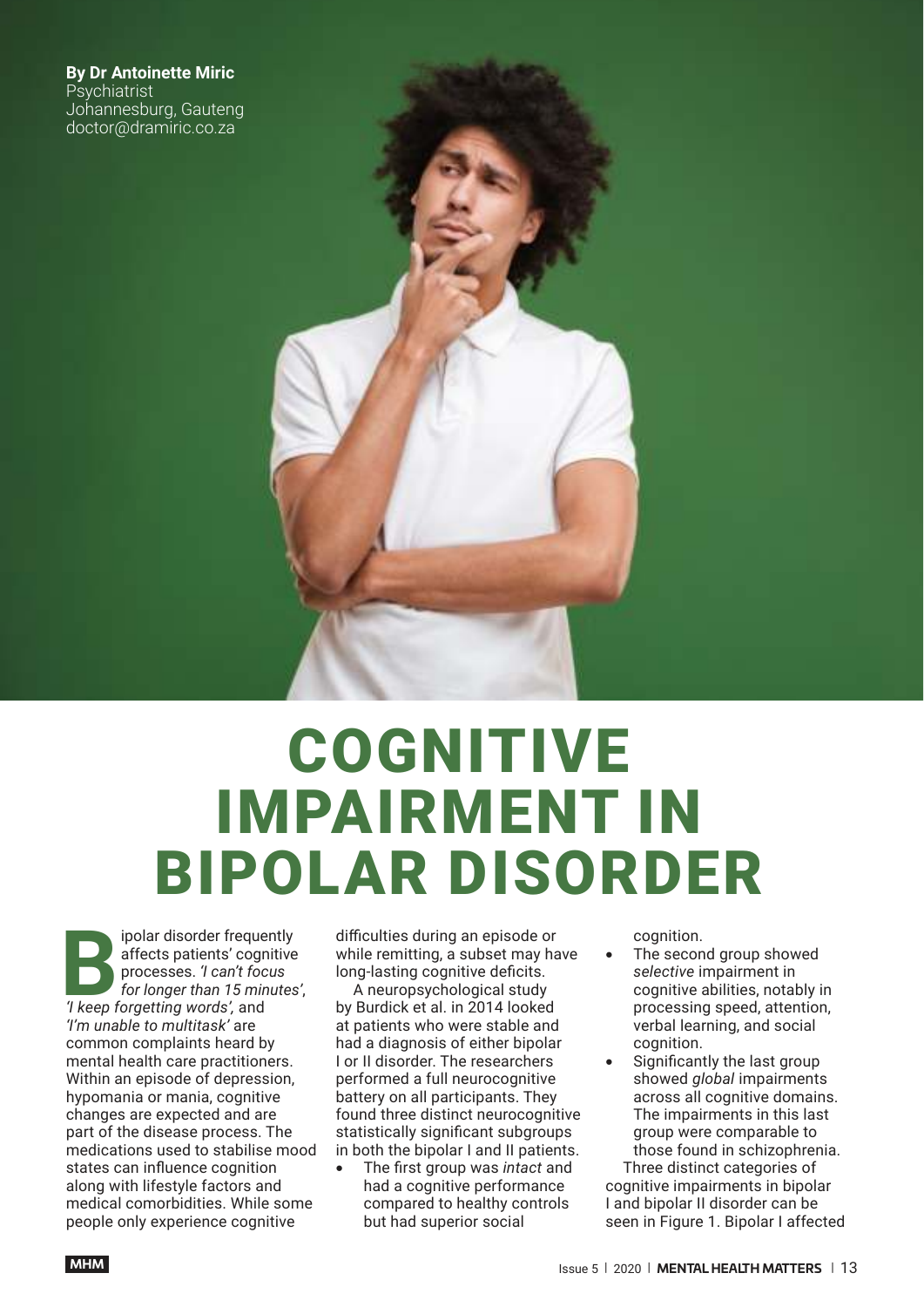

Percentages of patients with either Bipolar I or Bipolar II who have are intact or who have selective or global cognitive impairment.

individuals are more likely to have more significant neurocognitive difficulties (43%) compared to individuals with bipolar II (32%).

A useful resource for patients and practitioners is the 'Cognition in Bipolar Disorder' booklet found on the www.isbd.org website. This booklet describes the basic components of cognition in a 'cognitive pyramid' where some aspects of cognition build on others. The pyramid in Figure 2 shows that if the bottom two rungs of the pyramid are affected, (motivation and wakefulness, and mental processing speed) it's incredibly difficult for the other areas to function optimally. Although 'motivation and wakefulness' aren't cognitive functions as such, they're needed for optimal functioning.

### **COGNITIVE CHANGES DURING EPISODES OF BIPOLAR DISORDER**

Using the above pyramid, we can start to understand the cognitive changes within episodes. During a bipolar depressive episode that can last weeks to months, one of the core struggles is motivation and wakefulness. There is a decreased energy, increased desire to sleep, and low motivation to do the most basic tasks (dressing, washing, or shopping). Thought speed slows down, and it takes a long time to process incoming information. The impact on these lower levels will have a knock-on effect on higher levels of this 'cognitive pyramid.'

During hypomania or mania, initially, there is an increase in motivation and wakefulness, which is quite exhilarating for some individuals. However, it can soon spiral into an agitated state. In

this state, thought speed is fast, resulting in impairment in attention and memory tasks due to internal and external distractions. Although motivation may be present, insight and judgment are often impaired, resulting in impulsive high-risk behaviours. Increased wakefulness results in less need for sleep and increased physical activity. This state is not sustainable and results in physical complications and emotional exhaustion associated with manic episodes.

### **COGNITIVE CHANGES DUE TO MEDICATIONS AND LIFESTYLE EFFECTS**

Psychotropic medications are notorious for causing adverse cognitive effects. However, they are often necessary and often needed in relatively high doses to treat an episode and maintain a euthymic state. Some medications have fewer cognitive effects, and some patients do not experience these side effects. Antipsychotics, benzodiazepines, and antiepileptic medications often cause some cognitive difficulties. Cognitive side effects need to be discussed with the treating psychiatrist, and the individual's medication can be optimised.

Lack of exercise, poor dietary and sleep patterns, and comorbid medical illnesses also increase mental struggles in individuals with bipolar disorder. The difficulties in maintaining a healthy lifestyle and the use of recreational drugs and alcohol abuse are also compounding factors. Comorbid medical conditions commonly found in individuals with bipolar disorder such as metabolic syndrome, hypertension, diabetes, and

# **FIGURE 1 FIGURE 2: THE COGNITIVE PYRAMID – FROM ISBD 'COGNITION IN BIPOLAR DISORDER' BOOKLET**



cardiovascular disease may also impact the brain and contribute to cognitive difficulties.

# **COGNITIVE CHANGES WHILE RECOVERING**

*"Ms A with known bipolar disorder recently had a manic, psychotic episode, which resulted in her staying up for three nights in a row, painting multiple canvases. Her family realised she wasn't sleeping and wasn't well, and contacted her psychiatrist, Dr X. Ms A was voluntarily admitted to hospital. To decrease the activation and allow her to sleep, Ms. A needed Olanzapine 20mg a day and Lorazepam up to 8mg a day for about 7 days. She was already taking Lithium and Lamotrigine. Her mood settled down and swung into a low, depressed space. She was well enough to be discharged after fourteen days and presents to her psychiatrist Dr X,*